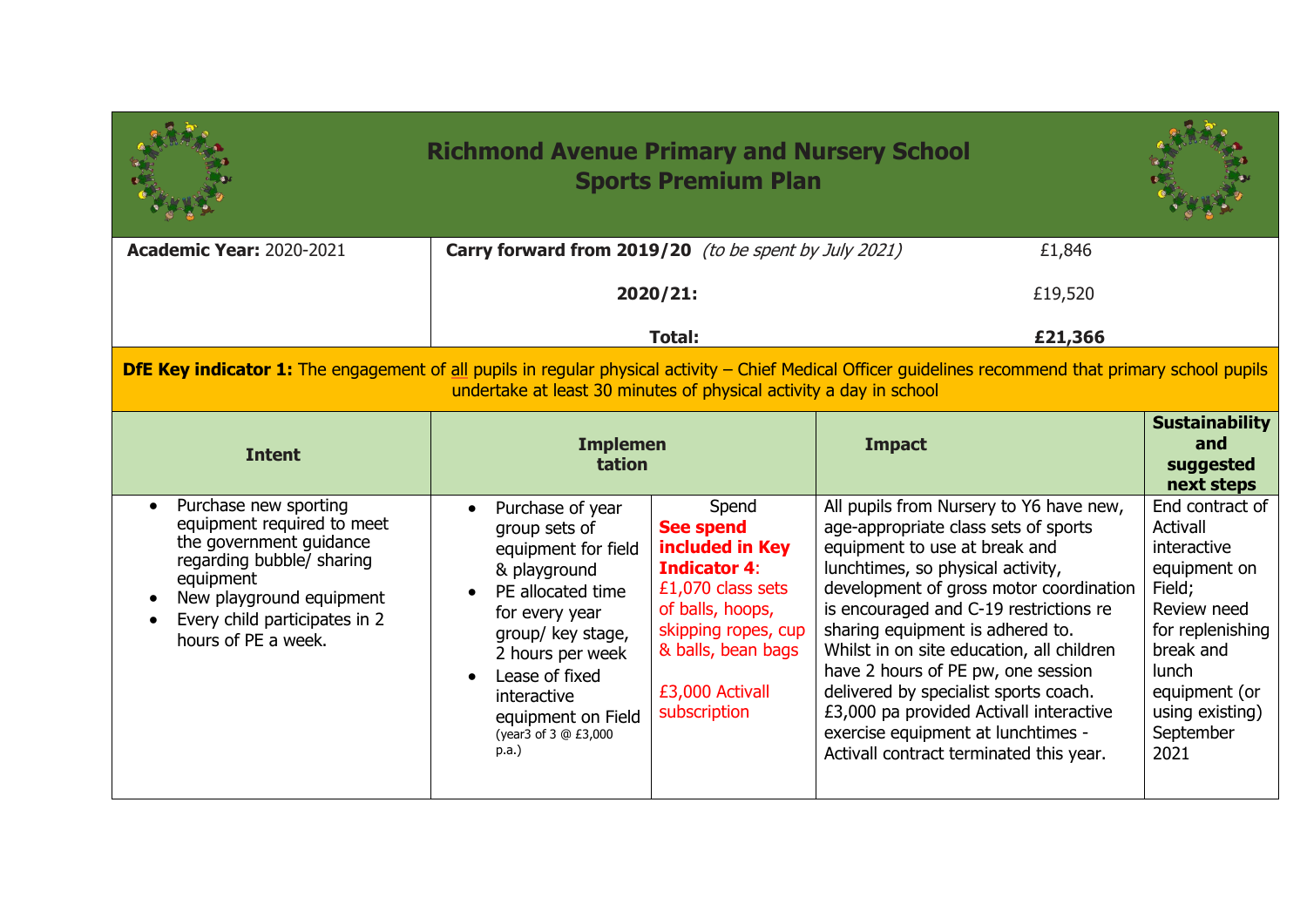| <b>DfE Key indicator 2:</b> The profile of PESSPA (Physical Education, School Sport, Physical Activity) being raised across the school as a tool for whole<br>school improvement                                                                                                                                                                                                 |                                                                                                                                                                                                                                                                                                                                                                                                                                                                    |                                                       |                                                                                                                                                                                                                                                                                                                                                                                                                                                                                                                                                                                                                                                                                                                                                                                                                                                                                                              |                                                                                                                                                                                                                                                                                                                                                                                   |  |
|----------------------------------------------------------------------------------------------------------------------------------------------------------------------------------------------------------------------------------------------------------------------------------------------------------------------------------------------------------------------------------|--------------------------------------------------------------------------------------------------------------------------------------------------------------------------------------------------------------------------------------------------------------------------------------------------------------------------------------------------------------------------------------------------------------------------------------------------------------------|-------------------------------------------------------|--------------------------------------------------------------------------------------------------------------------------------------------------------------------------------------------------------------------------------------------------------------------------------------------------------------------------------------------------------------------------------------------------------------------------------------------------------------------------------------------------------------------------------------------------------------------------------------------------------------------------------------------------------------------------------------------------------------------------------------------------------------------------------------------------------------------------------------------------------------------------------------------------------------|-----------------------------------------------------------------------------------------------------------------------------------------------------------------------------------------------------------------------------------------------------------------------------------------------------------------------------------------------------------------------------------|--|
| <b>Intent</b>                                                                                                                                                                                                                                                                                                                                                                    | <b>Implemen</b><br>tation                                                                                                                                                                                                                                                                                                                                                                                                                                          |                                                       | <b>Impact</b>                                                                                                                                                                                                                                                                                                                                                                                                                                                                                                                                                                                                                                                                                                                                                                                                                                                                                                | <b>Sustainability</b><br>and<br>suggested<br>next steps                                                                                                                                                                                                                                                                                                                           |  |
| Updated scheme of work,<br>showing a clear PE skills<br>progression from KS1 to KS2<br>Remote Learning Plans for<br>each year group to include at<br>least 30mins of physical<br>activity a day<br>Daily physical activity in<br>classes to alleviate Covid<br>restrictions on moving around<br>classrooms<br>Pupils to engage in and enjoy<br>more active pursuits and<br>sport | On-going<br>$\bullet$<br>adaptations to PE<br>lessons due to<br>Covid-19. Regular<br>adaptations to<br>lessons to meet<br>government<br>quidelines<br>regarding Physical<br>activity. Regular<br>meetings with<br>teaching staff to<br>discuss changes<br>made<br>New playground<br>markings to<br>encourage<br>physical activity<br>(eg hopscotch,<br>activity trail)<br>Active8 across<br>KS1, LKS2 (source<br>UKS2 equivalent)<br>in mornings and<br>afternoons | Spend<br>$£3,000 + VAT$<br>New playground<br>markings | New PE subject skills progression map is<br>available to teachers when planning<br>sequences of learning so that they can<br>understand what the pupils have already<br>been taught and what skills they now<br>need to be taught to prepare them for<br>the next stage in PE.<br>During lockdowns, all daily remote<br>learning plans, from EYFS to end KS2<br>included at least 30mins physical activity,<br>so that all children were encouraged to<br>keep active during Lockdown.<br>On site education provision from EYFS to<br>end KS2 contained daily physical activity<br>- Daily Mile, Just Dance, Joe Wicks<br>New markings will encourage and<br>promote physical activity at break and<br>lunchtime.<br>By end of summer 2021, over 1,300<br>pupil sessions of extra curricular sport<br>were delivered.<br>Pupil survey (July 2021): 100% of pupils<br>reported they had enjoyed PE this year. | <b>New</b><br>playground<br>markings will<br>be installed for<br>September<br>2021. (now<br><i>installed</i> )<br>Daily Mile will<br>continue in<br>2021/22<br>Teachers will<br>use new PE<br>Subject Skills<br>Progression<br>Map to plan<br>engaging, skills<br>based PE<br>sessions across<br>the year.<br><b>SSCO CPD</b><br>lessons<br>assured for<br>Autumn term<br>2021/22 |  |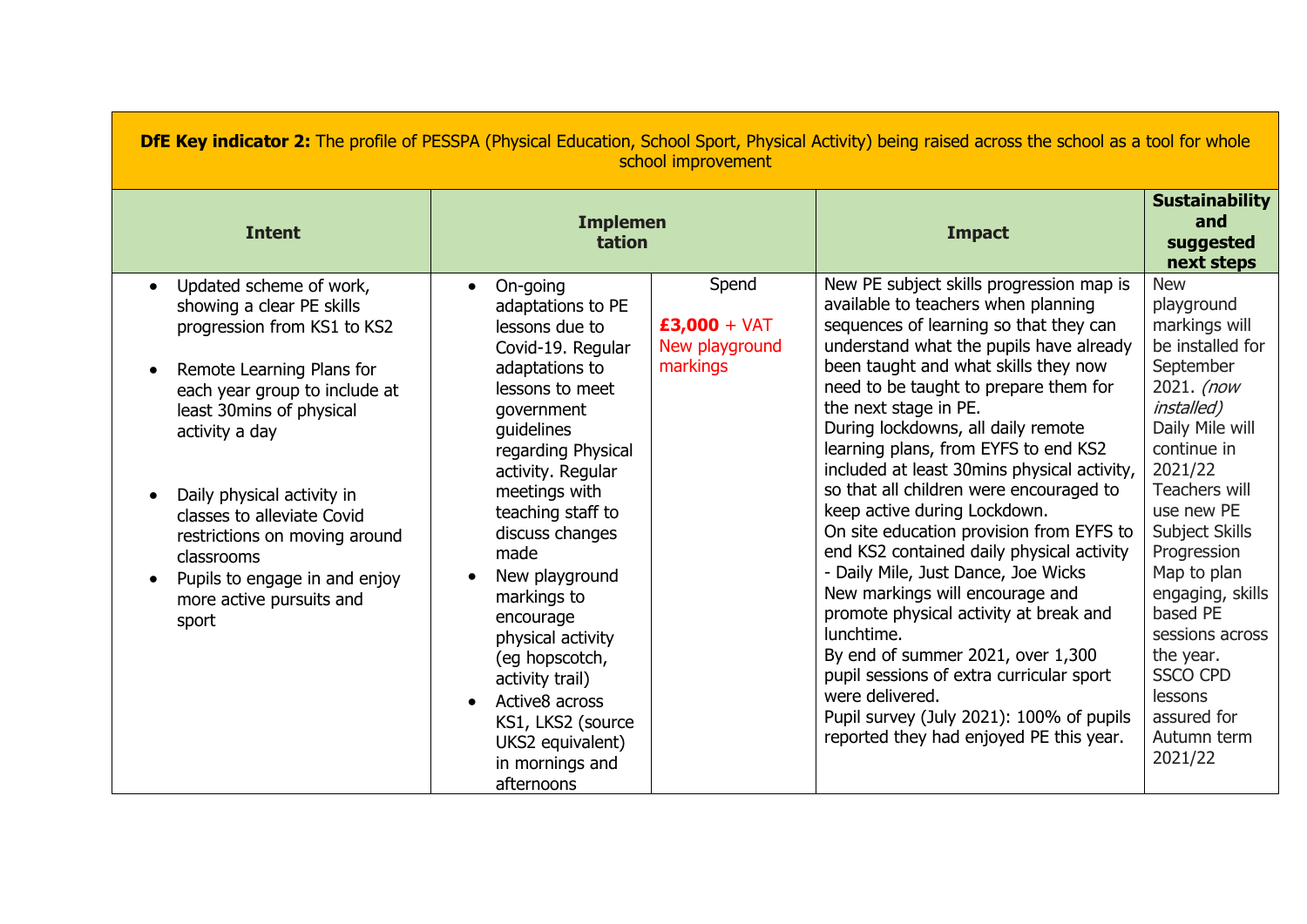| <b>DfE Key indicator 3:</b> Increased confidence, knowledge and skills of all staff in teaching PE and sport                                                                |                                                                                                                                                                                                             |                                                                                   |                                                                                                                                                                                                                                                                                   |                                                                                                                                                                                        |  |
|-----------------------------------------------------------------------------------------------------------------------------------------------------------------------------|-------------------------------------------------------------------------------------------------------------------------------------------------------------------------------------------------------------|-----------------------------------------------------------------------------------|-----------------------------------------------------------------------------------------------------------------------------------------------------------------------------------------------------------------------------------------------------------------------------------|----------------------------------------------------------------------------------------------------------------------------------------------------------------------------------------|--|
| <b>Intent</b>                                                                                                                                                               | <b>Implemen</b><br>tation                                                                                                                                                                                   |                                                                                   | <b>Impact</b>                                                                                                                                                                                                                                                                     | <b>Sustainability</b><br>and<br>suggested<br>next steps                                                                                                                                |  |
| Increase quality of PE delivered<br>$\bullet$<br>across the school<br>Increase staff subject<br>$\bullet$<br>knowledge and confidence to<br>deliver quality sport sessions. | PE specialists<br>(Scorpions<br>Coaching and<br>Energize Essex) to<br>deliver sport<br>lessons across<br>EYFS, KS1, KS2<br>alongside teachers<br>as CPD (Scorpions<br>Basketball and<br>SSCO <sub>s</sub> ) | Spend<br>£8,820 SSCO &<br><b>Scorpions</b><br><b>Basketball CPD PE</b><br>lessons | Teachers subject knowledge is improved<br>so that the quality of PE lessons is<br>enhanced for pupils.<br>Many pupils who experience QFT PE<br>sessions go on to join an extra-curricular<br>club in basketball or football (88 places<br>in these clubs filled in any one week). | Teachers to<br>continue to<br>benefit from PE<br>CPD lessons in,<br>at least,<br>Autumn and<br>Spring terms<br>2021,<br>supported in<br>further<br>developing<br>subject<br>knowledge. |  |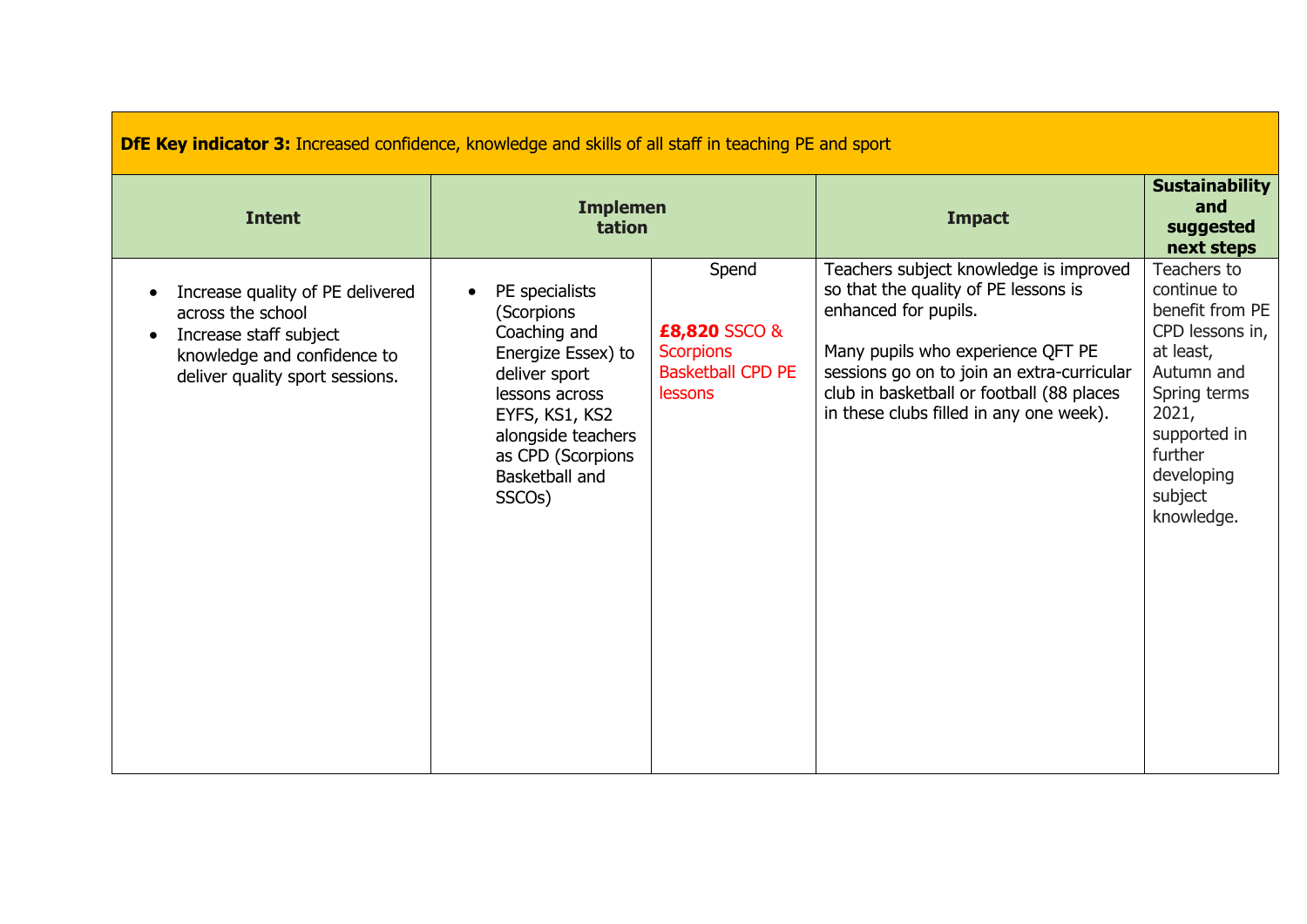| <b>DfE Key indicator 4:</b> Broader experience of a range of sports and activities offered to all pupils |                                                                                                                                                                                                                                                                                                                              |                                                                                                                                                                                                                                                                                                     |                                                                                                                                                                                                                                                                                                                                                                                                                                                                                                                                                                                                                                    |                                                                                                                                                                                                                                                                          |  |
|----------------------------------------------------------------------------------------------------------|------------------------------------------------------------------------------------------------------------------------------------------------------------------------------------------------------------------------------------------------------------------------------------------------------------------------------|-----------------------------------------------------------------------------------------------------------------------------------------------------------------------------------------------------------------------------------------------------------------------------------------------------|------------------------------------------------------------------------------------------------------------------------------------------------------------------------------------------------------------------------------------------------------------------------------------------------------------------------------------------------------------------------------------------------------------------------------------------------------------------------------------------------------------------------------------------------------------------------------------------------------------------------------------|--------------------------------------------------------------------------------------------------------------------------------------------------------------------------------------------------------------------------------------------------------------------------|--|
| <b>Intent</b>                                                                                            | <b>Implemen</b><br>tation                                                                                                                                                                                                                                                                                                    |                                                                                                                                                                                                                                                                                                     | <b>Impact</b>                                                                                                                                                                                                                                                                                                                                                                                                                                                                                                                                                                                                                      | <b>Sustainability</b><br>and<br>suggested<br>next steps                                                                                                                                                                                                                  |  |
| Update damaged equipment<br>Provide opportunities for extra-<br>curricular sport                         | Increase the amount<br>of equipment to<br>enable safe PE<br>lessons to run, for<br>example additional<br>bibs/ cones, ball,<br>bats per bubble.<br>Increase the level of<br>cleaning equipment<br>required<br>Outside providers<br>deliver before/after<br>school sports clubs<br>Monday-Thursday from<br>Feb 2021 Half term | Spend<br>£4,944-56<br>New sports<br>equipment,<br>including<br>$£330$ 3 x sets<br>boccia balls for<br>Y <sub>3</sub><br>Summer term:<br><b>SSCO Extra-</b><br><b>Curricular</b><br>Clubs: 15 wks<br>x 4 sessions<br>per week @<br>£30 per<br>session/50%<br>(50% parent<br>$contribution$ =<br>£900 | All Y3 pupils able to participate in<br>Virtually Boccia competition, promoting<br>love and enjoyment of sport.<br>By making equipment, such as balls,<br>hoops, cups & balls and skipping ropes<br>available at lunchtimes for all chn across<br>every bubble, chn have been more<br>active and had more opportunity to<br>develop their gross motor and co-<br>ordination.<br>A total of 1,345 pupil sessions of extra-<br>curricular sport attended by pupils in<br>Summer term. Children are more active<br>and healthy & developing a passion for<br>sport (57% of pupils report PE as their<br>favourite lesson - July 2021) | Increase the<br>range of sports<br>clubs available<br>to pupils, by<br>(subject to C-<br>19 restrictions<br>lifting) opening<br>existing clubs<br>to more than<br>one year<br>group, as well<br>as encouraging<br>the opening of<br>new clubs of<br>different<br>sports. |  |